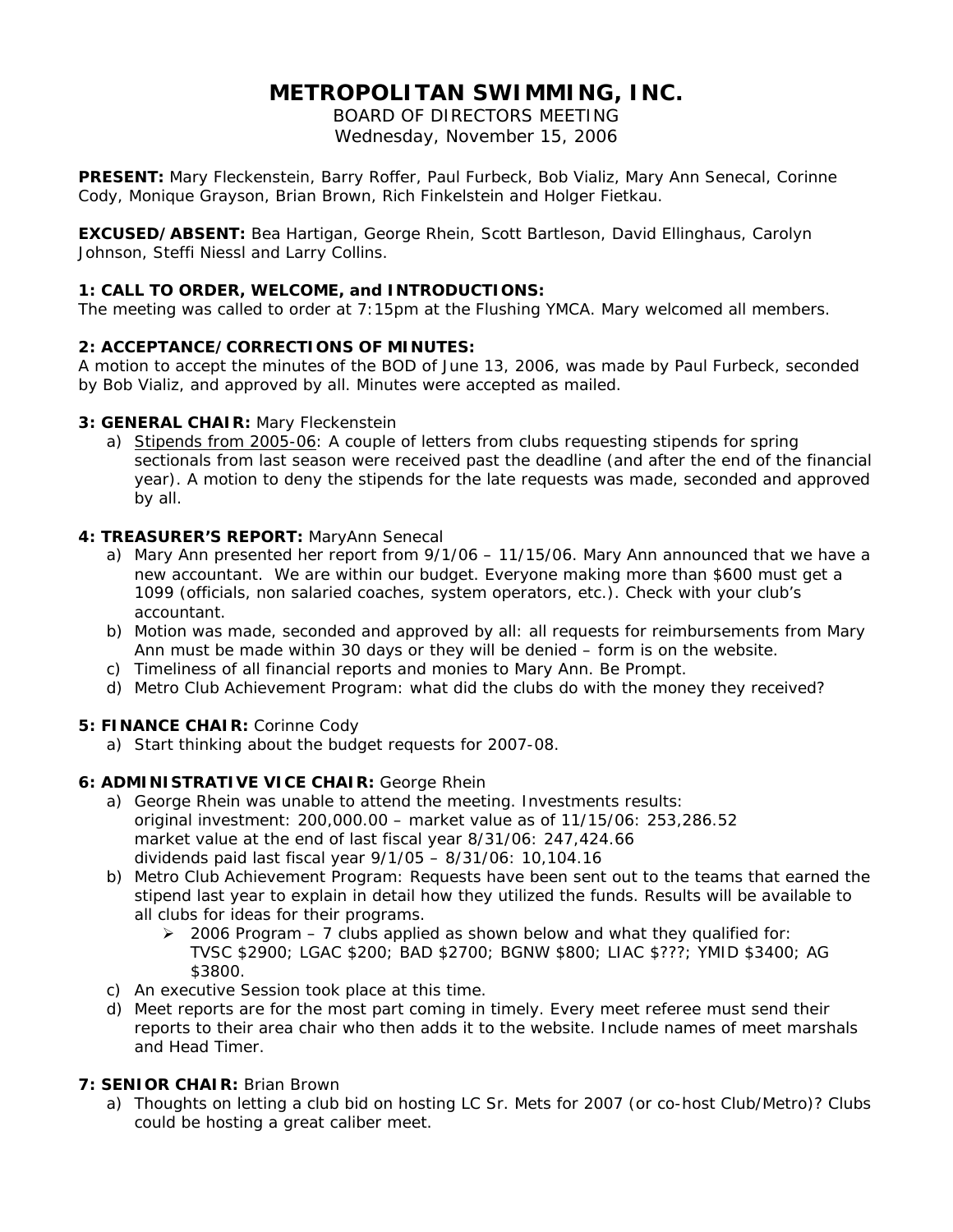- 1. Should there be an application process beforehand after which the board would give approval or not.
- 2. We will open up the bid for Sr. Mets LC if a team wants to host it.
- 3. Dates would be set by Technical Planning.
- 4. Senior Chair must approve the Sr. Mets meet info before it is published
- b) Format of Senior Mets Long Course: Brian would like to change the format in 2007 in order to help athletes that will go to Nationals and OT be more successful: Prelims in the afternoon and Finals in the morning: meet would start with prelims on Thursday afternoon. Those events finals would take place Friday morning, etc. with the meet ending with finals on Sunday morning.
- c) Also, to make it more attractive to swimmers for SC and LC: add one heat of finals and make it 8 swimmers in the bonus heat, 6 in the consolation heat, 6 in the final heat, and 4 in a super final heat.
- d) Warm-up for SC Sr. Mets can go from 1 and ½ hour to only 1 hour; This would help start the meet ½ hour early for prelims and also start finals ½ hour early.

## **8: AGE GROUP CHAIR: Paul Furbeck and Bob Vializ**

- a) JO's and Y State: Bob wants to know how to get the results from Y State on the last day of their meet since they will be choosing the Zone Team at the end of JO's. It is the coaches responsibility to get in touch with Bob and Paul.
- b) Zone Team selection process: will be posted on the website as soon as possible
- c) Coaches Clinic: it was a great clinic. They are thinking of doing something in the spring as well (maybe a level 3 clinic). Set should be set as soon as possible and posted. There should be no meet scheduled on that day.
- d) Swimmers' Clinics: New Jersey, Adirondack and Connecticut would like to do a joined clinic for swimmers.

## **9: COACHES REPRESENTATIVE:** Scott Bartleson

Scott was unable to attend this meeting.

#### **10: ATHLETES' REPRESENTATIVES:** Steffi Niessl and Kristen DeGrazia

Steffi and Kristen were unable to attend this meeting.

#### **11: TECHNICAL PLANNING:** David Ellinghaus

David was unable to attend. All request for changes in meet dates, meet program, etc. must go to technical planning – not to General Chair.

- a) GAEL 8-under meet: split session into 2: girls am and boys pm OK
- b) GAEL 8-under meet: allow swimmers to add a fourth event: OK

#### **12: OFFICIALS CHAIR:** Holger Fietkau and Kris Sawicz

Kris was not in attendance at the meeting.

- a) Mary's request for a list of officials has not been received. Holger asked Barry to give him a hard copy of the list.
- b) Corinne asked for updates on the meet reports online. Many are missing.
- c) Holger asked for Metro patches for officials. Maybe some ID tags.
- d) Holger submitted budget to George.

#### **13: ZONE TEAM COORDINATOR:** Barry Roffer

- a) Hotel and buses are we ready if we have extra kids?
- b) We need to reserve more rooms to accommodate the 10-unders.
- c) List of vendors that were sent bids requests Re: Zone Equipment is on the website

#### **14: REGISTRATION COORDINATOR:** Barry Roffer

a) Reminder: It is the coaches' responsibility to send in course updates to the office to keep cards current. Roster on the website is updated once or twice a week. Only coaches in good standing are on the roster.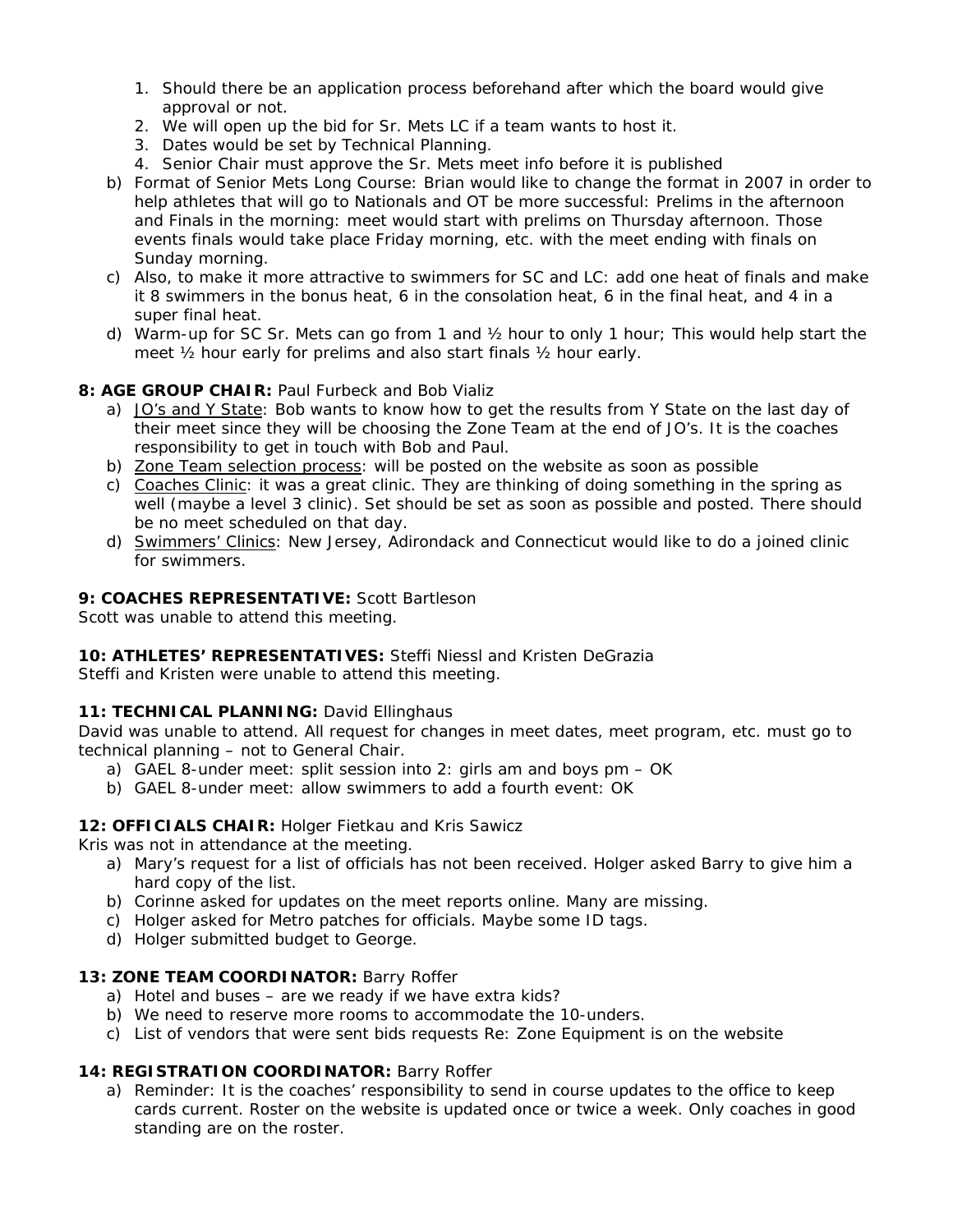- b) Registration has been very busy.
- c) New cards have been sent out.
- d) New Club has been approved by USA-Swimming: Brooklyn Sports Club Aquatic Team coached by Eric Mitchell. Eric will come to the next meeting to introduce himself.
- e) Meet directors are reminded to send a Meet Recon to Barry at least a week before each meet. They must also correct the mistakes in their meet managers. Coaches must correct errors as well in their team manager.

#### **15: NATIONAL TIMES VERIFICATION/TOP 16:** Monique Grayson / Mary Ann Senecal

- a) Mary Ann: All is well (after spending more than 2 days on high school results). There are less errors than last year.
- b) Monique: reminder: standard way to set up a meet name: (Year) (LSC) (Club) (Meet Name): example: 2006 MR BGNW Holiday Meet. Location should be the name of the town/village/city etc. as in: Mount Kisco, NY

## **16: WEB PAGE COORDINATOR:** Monique Grayson

- a) Email Monique for errors, corrections, suggestions, improvements.
- b) Please help clean out old items from the web page (email Monique).
- c) Annie Zhu set 2 NAG records at the 2006 NY City Open at Asphalt Green: 11-12 girls 100 yard Breaststroke (1:03.54) and 200 yard Breaststroke (2:16.47). Congratulations, Annie.

#### **17: SAFETY COORDINATOR:** Carolyn Johnson

Carolyn was unable to attend due to trip to Buffalo for Girls State.

## **18: HALL OF FAME:** Len Galluzzi

Len was not in attendance at this meeting.

## **19: DISABILITIES COORDINATOR:** Corinne Cody

Corinne has sent updates to the website.

# **20: SWIM-A-THON:** Rich Finkelstein

There was nothing new to report.

# **21: OPEN WATER COORDINATOR**: Bea Hartigan

Bea was unable to attend this meeting.

- a) The final version of the 10K entry materials has just been approved by the Masters Open Water Committee.
- b) The local and USCG permit processes are under way.
- c) Commitments from two motels have been achieved.
- d) The BIG news is that USA Swimming has included our 5K as a "Qualifying Event" for the Open Water Grand Prix. This means that our meet is now a part of the process to select the swimmers for the 2008 Olympic Team.

# **22: OUTREACH COORDINATORS:** Brian Brown and Larry Collins

Larry was unable to attend the meeting.

- a) Brian has been in touch with John Cruzat and has been working on a proposal Re: \$5 registration fee – how does that get verified. Also, Re: entry fee waived or reduced at the LSC level for championship meets and no surcharge for those swimmers. How do we verify all this without embarrassing anyone.
- b) We need to add a line for the budget: outreach entries.
- c) The Madison Square Boys & Girls Club is now the New York Boys & Girls Club.

# **23: OLD BUSINESS:**

- a) Committee appointments: All members are willing to serve in the same capacity until next election.
- b) Awards from Zones not received?